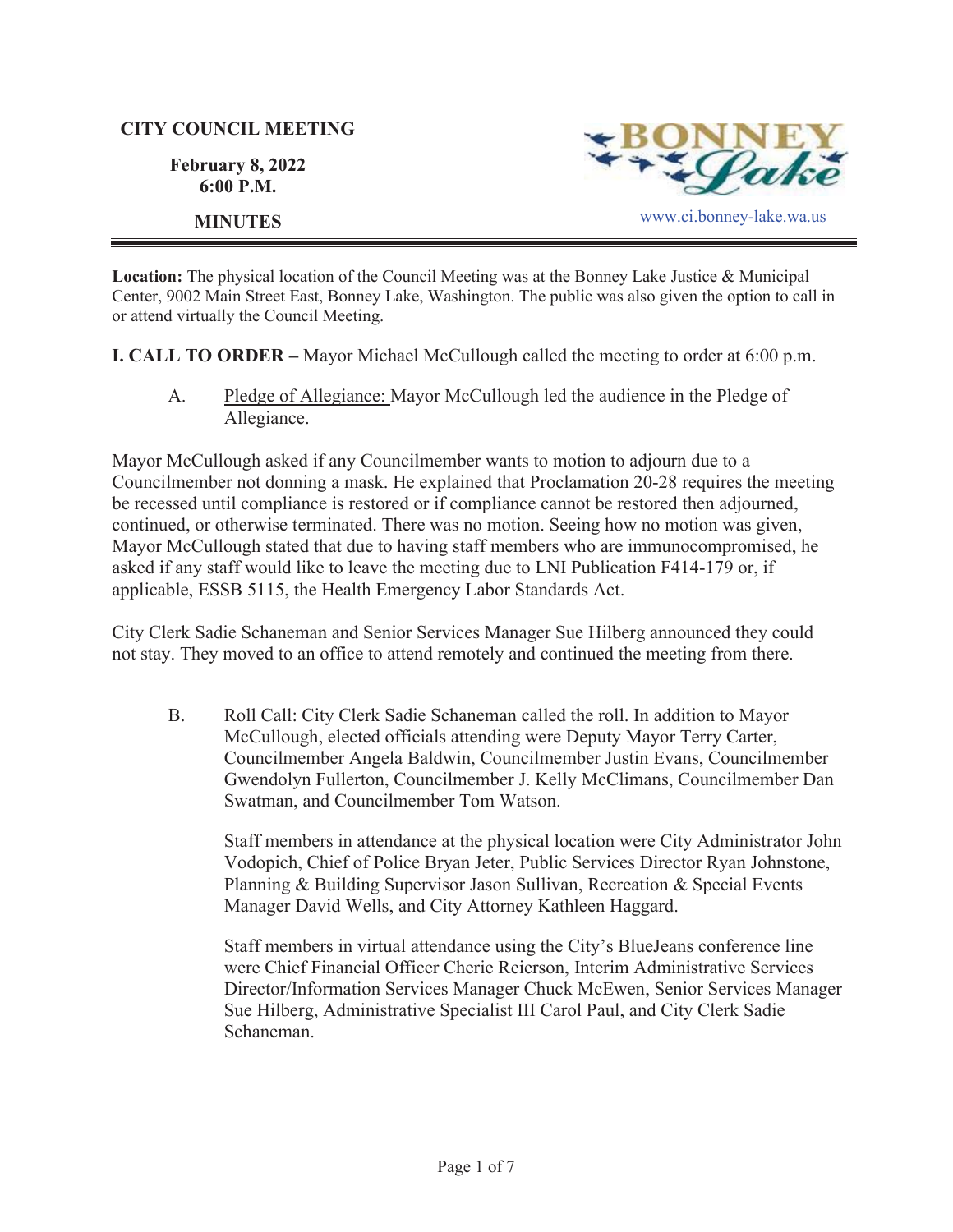- C. Agenda Modifications: None.
- D. Announcements, Appointments and Presentations:
	- 1. **AB22-10 Motion** A Motion Of The City Council Of The City Of Bonney Lake, Pierce County, Washington, Ratifying The Mayor's Reappointment Of Tom Kennedy To Design Commission Position #3, Joseph Parente To Design Commission Position #7, Marisa Maestas To Park Commission Position #2, And Kerri Hubler To The Park Commission Position # 6 All With Terms Ending April 6, 2025.

**Councilmember Watson moved to approve the motion. Councilmember Evans seconded the motion.** 

**Motion approved**  $7 - 0$ **.** 

# **II. PUBLIC HEARINGS, CITIZEN COMMENTS & CORRESPONDENCE:**

- A. Public Hearing: None
- B. Citizen Comments:

Jeff Lovshin, Tarragon Development Manager, 601 Union Street, Seattle, he is looking forward to working with Council on projects to help with the growth targets.

Shawnta Mulligan, 68th Street, Bonney Lake, discussed her support of Council bringing forward the Motion to allow use of the city facilities without requiring proof of COVID-19 vaccination or negative test.

Marcie Neuman, 10125 232<sup>nd</sup> Ave E, Buckley, discussed how she and her husband can go to the Senior Center due to knowing everyone is vaccinated, how great the staff is at the Senior Center, and her appreciation of everyone.

Jennifer Miller (#1), 21146 Buckley Hwy, Buckley, discussed how the vaccination does not work and masking does not protect people. She stated that it is a misconception to think that either will protect or keep anyone safe. That the mandate for vaccination proof to use the Senior Center will cause mental health issues, discrimination, is unconstitutional, and not a freedom of choice.

Jennifer Miller (#2), 21146 Buckley Hwy, Buckley, discussed how she enjoys the Senior Center and how it would affect her to not be allowed to attend due to a mandate. She stated that thru the Senior Center she has been able to make friends and participate.

Unknown, discussed how the mandate will affect her and others due to not being able to receive the vaccine per doctor's orders. This would limit her and others on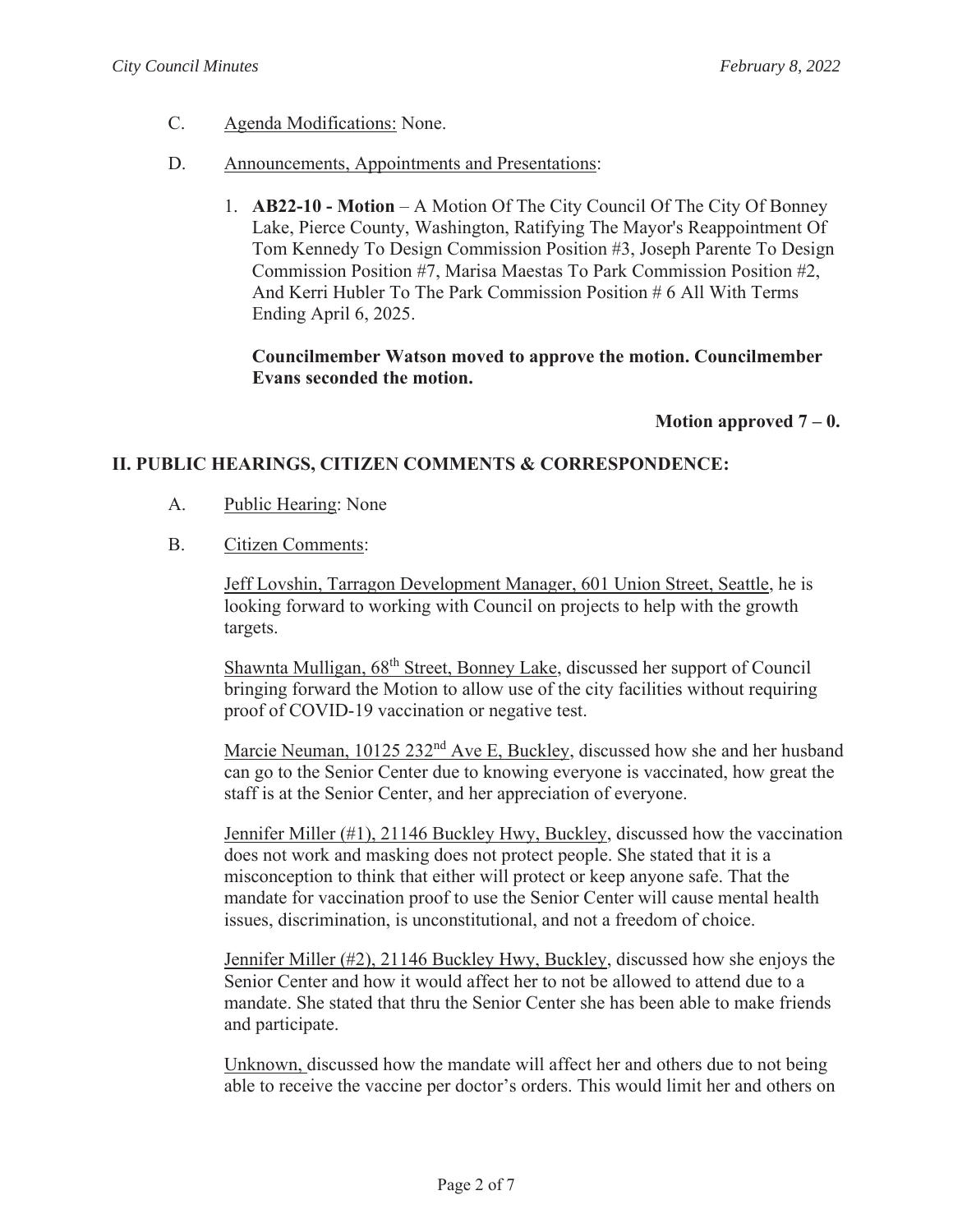what they can do. She made suggestions on washing hands, wearing masks, and staying home if sick would be a better option.

Brynn Martinson, 19507 109<sup>th</sup> St E, Bonney Lake, discussed how the choice to be vaccinated or wear a mask is an individual decision and no one should tell someone else what they have to do for their health. If someone doesn't feel comfortable or safe, then they should not go into a building or participate in an event but let those that are comfortable get the help or resources they want.

Ms. Proby, 18819 68<sup>th</sup> St E, Bonney Lake, discussed how she volunteers at the Senior Center and that the mandate should not be political but about health. She explained that the seniors just want to feel safe not take away rights but feel safe and live for many more years.

Sue Hilberg, Senior Services Manager, discussed her time with the City at the Senior Center and the reasons that staff have discussed and decided requiring proof of vaccination for the Senior Center was necessary. She went over statistics and explained that staff are trying to keep people safe and keep the Senior Center open.

Drew Miller, 24416 Buckley Hwy, Buckley, discussed that those that want to get vaccinated should get vaccinated and those that don't, shouldn't, but don't require everyone to be vaccinated if they don't want to be.

Keri Hubler, 8201 204<sup>th</sup> Ave Ct E, Bonney Lake, discussed how first responders have lost their jobs due to not getting vaccinated. She explained that there is no proof if the vaccination works or doesn't work. She feels everyone should be respectful of other choices and wear a mask when necessary but not place a vaccination mandate on the Senior Center.

### C. Correspondence:

Marcie Neuman in favor of the vaccination mandate for the Senior Center.

Shawnta Mulligan on using executive power and applauding for continuing the workshop despite a member not wearing a mask.

Ashley DeGraffenreid applauding for continuing the workshop despite a member not wearing a mask.

Goretta Vu applauding for continuing the workshop despite a member not wearing a mask.

City Clerk Sadie Schaneman noted all Councilmembers had received the email prior to the Council Meeting.

### **III. COUNCIL COMMITTEE REPORTS:**

A. Finance Committee: Deputy Mayor Carter reported the Finance Committee met in person and virtually today at 5:00 p.m. The Committee went thru personnel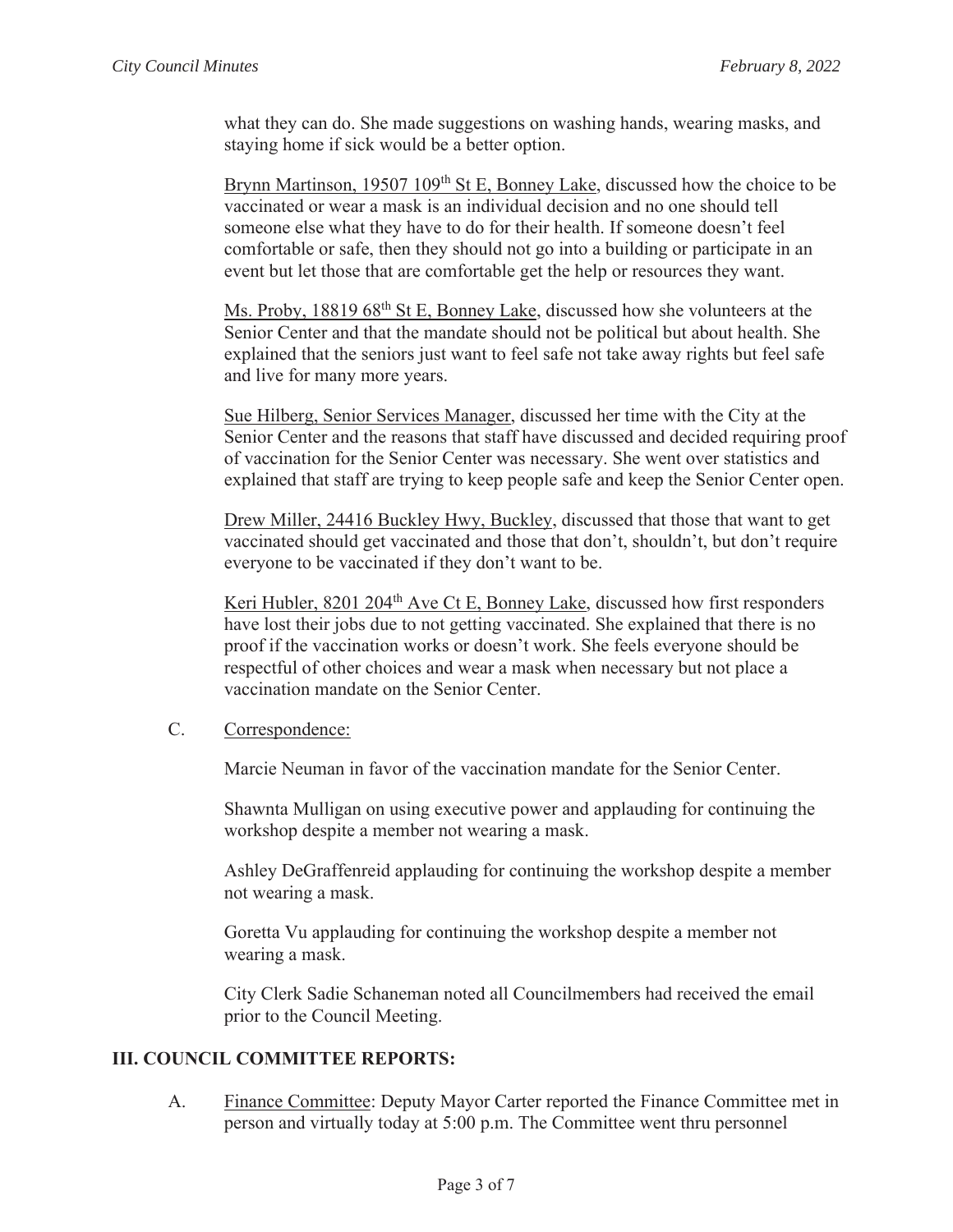updates, discussed utility rates and unrepresented employee salaries, forwarded  $\overrightarrow{AB22-22}$  to the February  $22<sup>nd</sup>$  consent agenda, and approved minutes.

- B. Community Development Committee: Councilmember Swatman reported the Community Development Committee met in person and virtually on February 1, 2022. The Committee discussed and forwarded AB22-19 and AB22-21to tonight's Consent Agenda, discussed the Tacoma Point Tank and approved their minutes.
- C. Public Safety Committee: Councilmember Evans reported the Public Safety Committee met in person and virtually today at 3:30 p.m. The Committee had annual reports from East Pierce Fire & Rescue and the Bonney Lake Police Department, discussed the updates for bills in the State Legislature, received a report on the Marine Services Unit, a discussion with citizens on boating safety, discussed the boat launch at Allan Yorke Park, and discussed and forwarded AB22-16 to February  $22<sup>nd</sup>$  consent agenda.
- D. Other Reports: None.

# **IV. CONSENT AGENDA:**

- A. **Approval of Corrected Minutes:** Approval of Minutes: January 18, 2022 Council Workshop and January 25, 2022 Council Meeting.
- B. **Approval of Accounts Payable and Utility Refund Checks/Vouchers:** Accounts Payable check/vouchers #90673 - 90750 and wire transfers #24364734, #202201203, and #2022010501, in the amount of \$1,921,221.11. Accounts Payable wire transfer #2021123101 in the amount of \$7,741.70. Accounts Payable check/vouchers #90293 and 90751 and wire transfer #24533268 in the amount of \$95,129.89.
- C. **Approval of Payroll:** January 16 31, 2022 for checks #34556-34564 including Direct Deposits and Electronic Transfers totaling \$783,916.27. **Voids:** None
- D. **AB22-19 – Resolution 3015 -** A Resolution Of The City Council Of The City Of Bonney Lake, Pierce County, Washington, Authorizing The Award Of Contract To Cimco-Gc Systems, Inc. For The 2022 Cla-Valve Rebuilds.
- E. **AB22-21 – Resolution 3017 -** A Resolution Of The City Council Of The City Of Bonney Lake, Pierce County, Washington, Authorizing The Mayor To Approve The Purchase Of And Sign A Contract With Desco Av For The Procurement And Installation Of Audio/Visual Equipment For The Public Services Center Project.
- F. **AB22-23 – Motion -** A Motion Of The City Council Of The City Of Bonney Lake, Pierce County, Washington, To Accept As Complete The 2021 Storm Drainage Improvements with Olson Brother's Pro-Vac.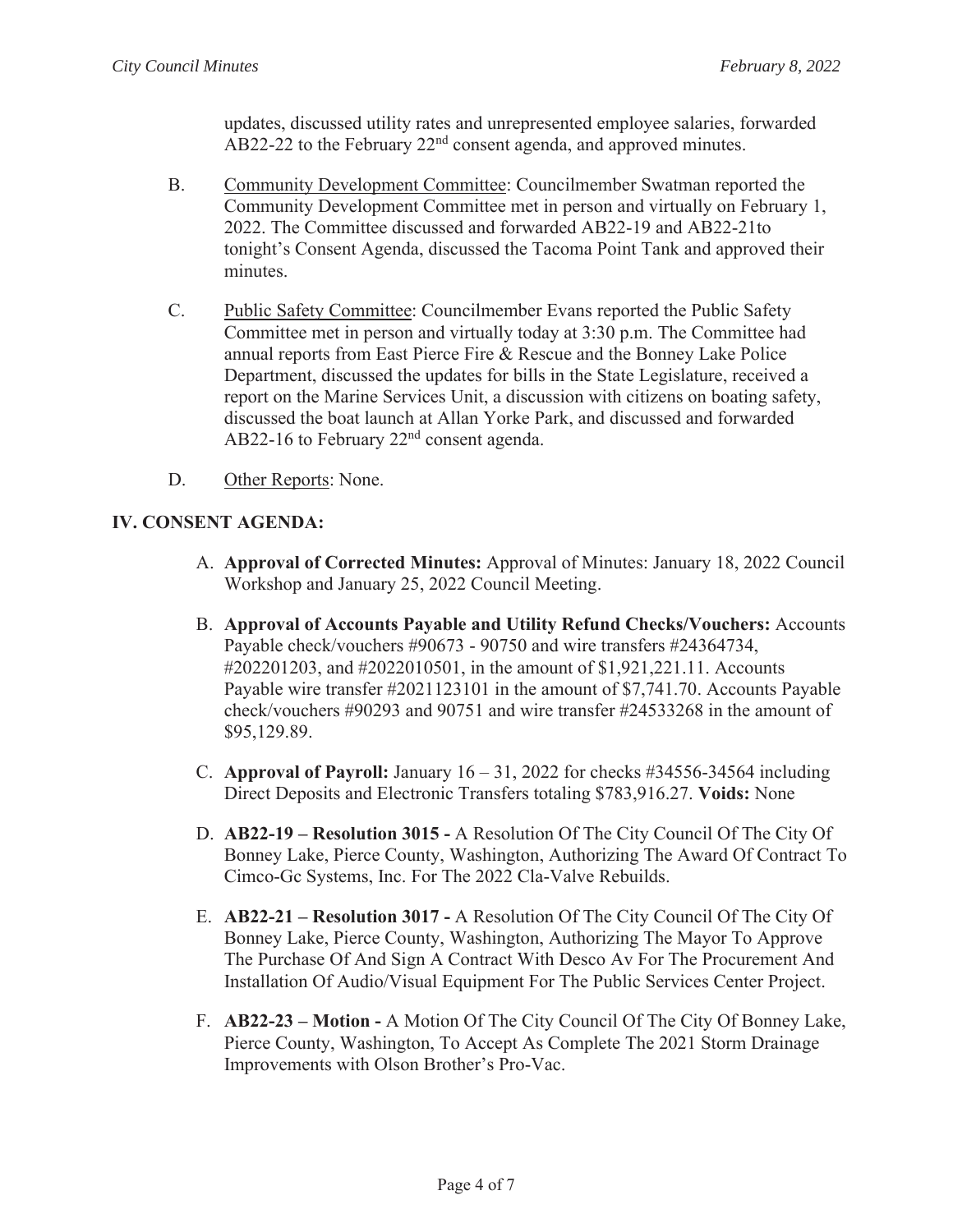**Councilmember Watson moved to approve the Consent Agenda. Councilmember Evans seconded the motio**n.

**Consent Agenda approved 7 – 0.** 

## **V. FINANCE COMMITTEE ISSUES: None**

### **VI. COMMUNITY DEVELOPMENT COMMITTEE ISSUES: None**

### **VII. PUBLIC SAFETY COMMITTEE ISSUES: None**

### **VIII. FULL COUNCIL ISSUES:**

A. **AB22-11 - Resolution 3009 -** A Resolution Of The City Council Of The City Of Bonney Lake, Pierce County, Washington, For Modifications To The 2021 – 2022 Planning Commission Work Plan.

#### **Councilmember Watson moved to approve Resolution 3009. Deputy Mayor Carter seconded the motion.**

Councilmember McClimans thank staff and talked about how hard and how great they were able to work on this Resolution and answering questions on it.

#### **Resolution 3009 approved**  $7 - 0$ **.**

B. **AB22-15 - Resolution 3013 -** A Resolution of the City Council of the City of Bonney Lake, Pierce County, Washington, Adopting 2044 Growth Targets For Housing Units, Population, And Employment To Be Used In The 2024 Comprehensive Plan Periodic Update.

### **Councilmember Watson moved to approve Resolution 3013. Deputy Mayor Carter seconded the motion.**

### **Resolution 3013 approved**  $7 - 0$ **.**

C. **AB22-24 – Motion -** A Motion Of The Council Of The City Of Bonney Lake, Pierce County, Washington Requiring The Administration To Allow Use Of The City Facilities Without Requiring Proof Of COVID-19 Vaccination Or Negative Test.

## **Councilmember Watson moved to approve the Motion AB22-24. Councilmember Evans seconded the motion.**

Councilmember Watson stated that he himself has participated in events at the Senior Center and feels that the Center is big enough to possibly divide it to have vaccinated and unvaccinated to be able to attend together. That everyone should have the right to choose. He will be voting yes.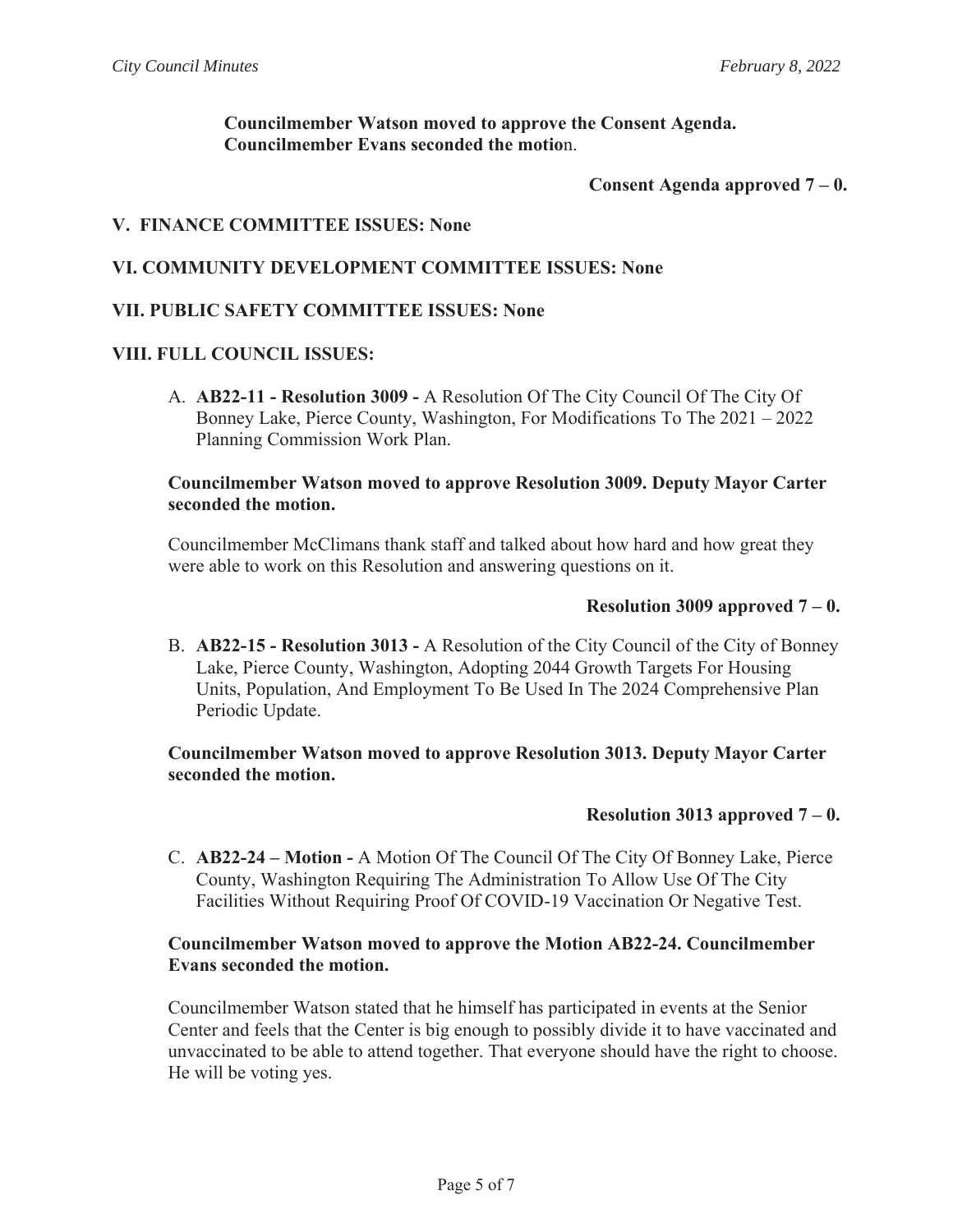Councilmember Fullerton stated that she sworn an oath to uphold the Constitution and that the mandate is unconstitutional. The Constitution overrides all other laws. She will be voting yes.

Councilmember McClimans stated that he thought on the Motion or a long time. He gave statistics and had decided the mandate is not a factor of public safety but a matter of people making a health decision. He explained that everyone needs to research, learn about COVID and the vaccinations and be sure to have a medical provider. He suggested that the City possibly should investigate helping those that cannot afford healthcare. He will be voting yes.

Deputy Mayor Carter stated that he and his family has firsthand seen what COVID can do to someone and doesn't wish that upon anyone. He explained in the military he had to go thru biological training and how the masks hold up. They did not and feels that placing a mandate on the Senior Center based on no absolute proof of masks or the vaccination working should be done. He will be voting yes.

Councilmember Baldwin stated that she seconds what everyone has said and when appointed or voted in by the people to uphold the Constitution then they have a responsibility to do so. She explained that her husband also went thru the biological testing and masks, showing that particles still go thru the masks. We live in this country and have the freedom to make our own choices unlike some countries. For this reason, she will be voting the way she is.

Councilmember Swatman stated that he agrees with Councilmember McClimans, and Watson and that the City should not prevent anyone from using public facilities. He explained that as a Process Engineer, they expect to go home in the same condition they came to work, so their boss would never ask employees to do anything that they thought was dangerous He said that while he is in support of not mandating the Senior Center, he is not a medical professional and therefore cannot say what is safe for those attending. He will not override the staff's decision as they have the background, education, and experience in the elderly and know more about what the seniors need. The City should discuss how to make the Senior Center accessible to all. He will be voting no.

Councilmember Evans stated that he was in support of the motion but does agree with Councilmember Swatman that a compromise needs to be found so all can enjoy the Senior Center. He suggested possibly splitting the work weekdays to have vaccinated people attend on certain days and unvaccinated to attend on other days. He will be voting yes.

Councilmember McClimans asked City Attorney Kathleen Haggard to explain what the motion is and what it means coming from the Council. She explained that it is a motion and a policy by the Council that staff needs to comply by.

Mayor McCullough stated that he had met with Dr. Anthony Chen from the Tacoma-Pierce County Public Health Department. They had discussed statistics, mandates, what Dr. Chen's suggestions were, and that he did verify that if the Senior Center does not